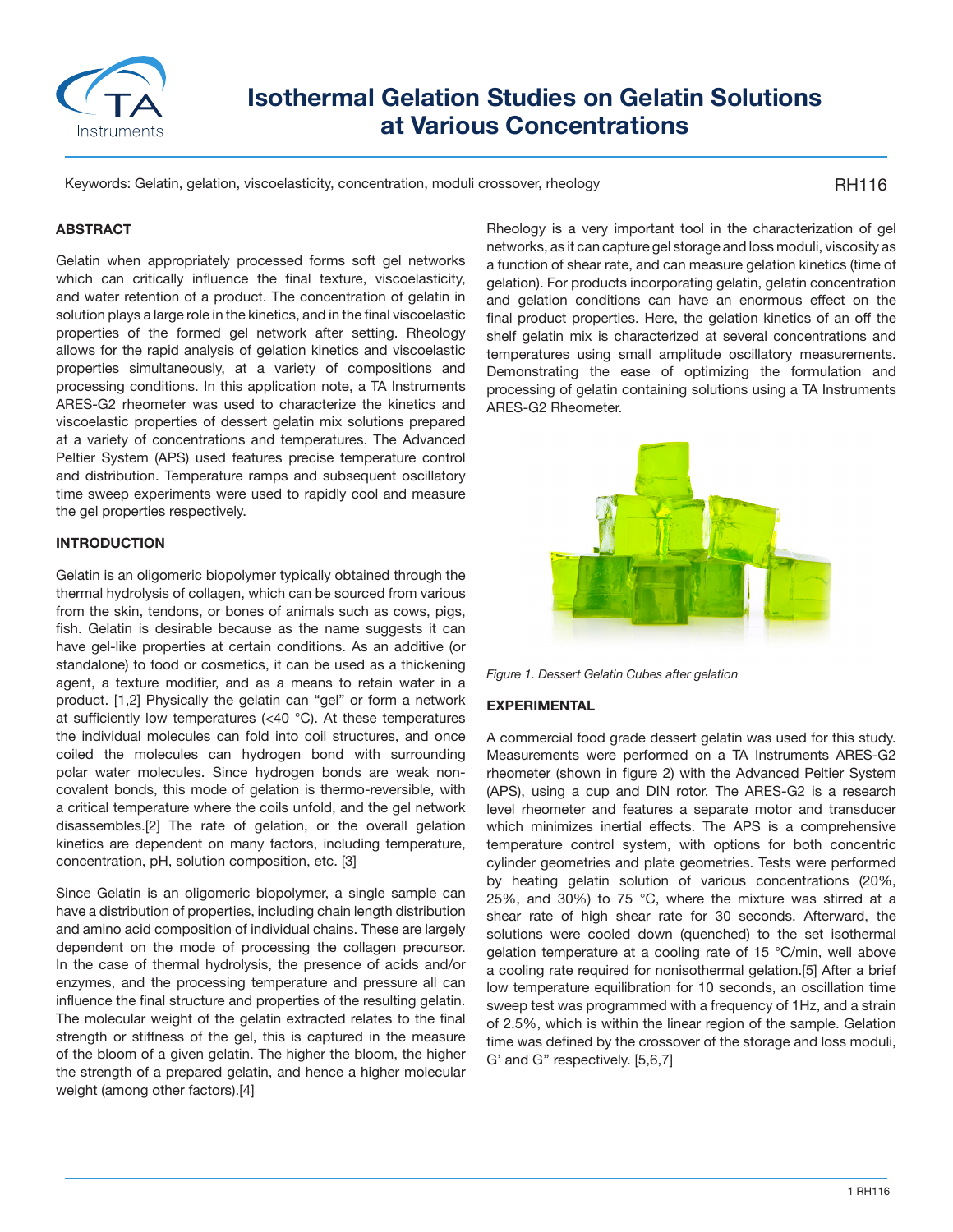

*Figure 2. (Left) Picture of TA ARES-G2 rheometer. (Right) Image of the Advanced Peltier System (APS) and a schematic of the cup with DIN rotor.*

### **RESULTS AND DISCUSSIONS**

It is well known that gelation kinetics of gelatin are strongly influenced by temperature. Figure 3 shows the development of gelation over time for the 30% concentration gelatin mix solutions at the various isothermal gelation temperatures. This is observed by the increase in both the storage (G') and loss moduli (G''), where a time of gelation (tGel) can be described as the point where the storage modulus exceeds the loss modulus. The storage modulus indicates a solid like response, whereas the loss modulus indicates a liquid like response. The most rapid development of the storage modulus is observed at the lowest processing temperature of 10 °C, and the time of gelation follows an exponential relationship following increases in temperature. Additionally, since the networks form at different rates at different temperatures, at a given time into the gelation, the gels can exhibit largely different mechanical behavior, stemming from the differences in magnitude of storage modulus.



*Figure 3. Dynamic time sweep measurements conducted at 10 °C, 15 °C, 17.5 °C, and 20 °C on a 30% gelatin solution. Storage and loss moduli are plotted as a function of time for 30% gelatin mix solution at temperatures of 10 °C,15 °C, 17.5 °C, and 20 °C. The legend indicates gelation time by moduli crossover for the various temperatures.*

Figures 4 and 5 compare the gelation kinetics of the various concentrated gelatin solutions at temperatures of 10°C and 17.5 °C respectively. At 10 °C (Figure 4) the 25% and 30% solutions gel relatively fast, while the 20% solution requires a significantly longer duration of time to undergo gelation. At 17.5 °C (Figure 5) the gelation kinetics are significantly retarded for all the solutions, indicated by the moduli crossover shifting to the right to longer times. Additionally, the gels formed here have significantly lower modulus, representative of the decreased strength of the hydrogen bonds of the gelatin molecules to the water solvent.



*Figure 4. Dynamic time sweep test conducted at 10 °C on 3 different concentrations of gelatin solutions. Storage and loss modulus are plotted as a function of time for the various concentrations at a temperature of 10 °C. The various concentrations are indicated by color.*



*Figure 5. Dynamic time sweep test conducted at 17.5 °C on 3 different concentrations of gelatin solutions. Storage and loss modulus are plotted as a function of time for the various concentrations at a temperature of 17.5 °C.*

Figure 6 shows the gelation time plotted as a function of temperature for each of the concentrations. It is noted that the gelation time is a strong function of both temperature and concentration. An increase of concentration from 20% to 25% greatly decreases the gelation time, while an additionally increase to 30% has a marginal effect except at higher temperatures. All